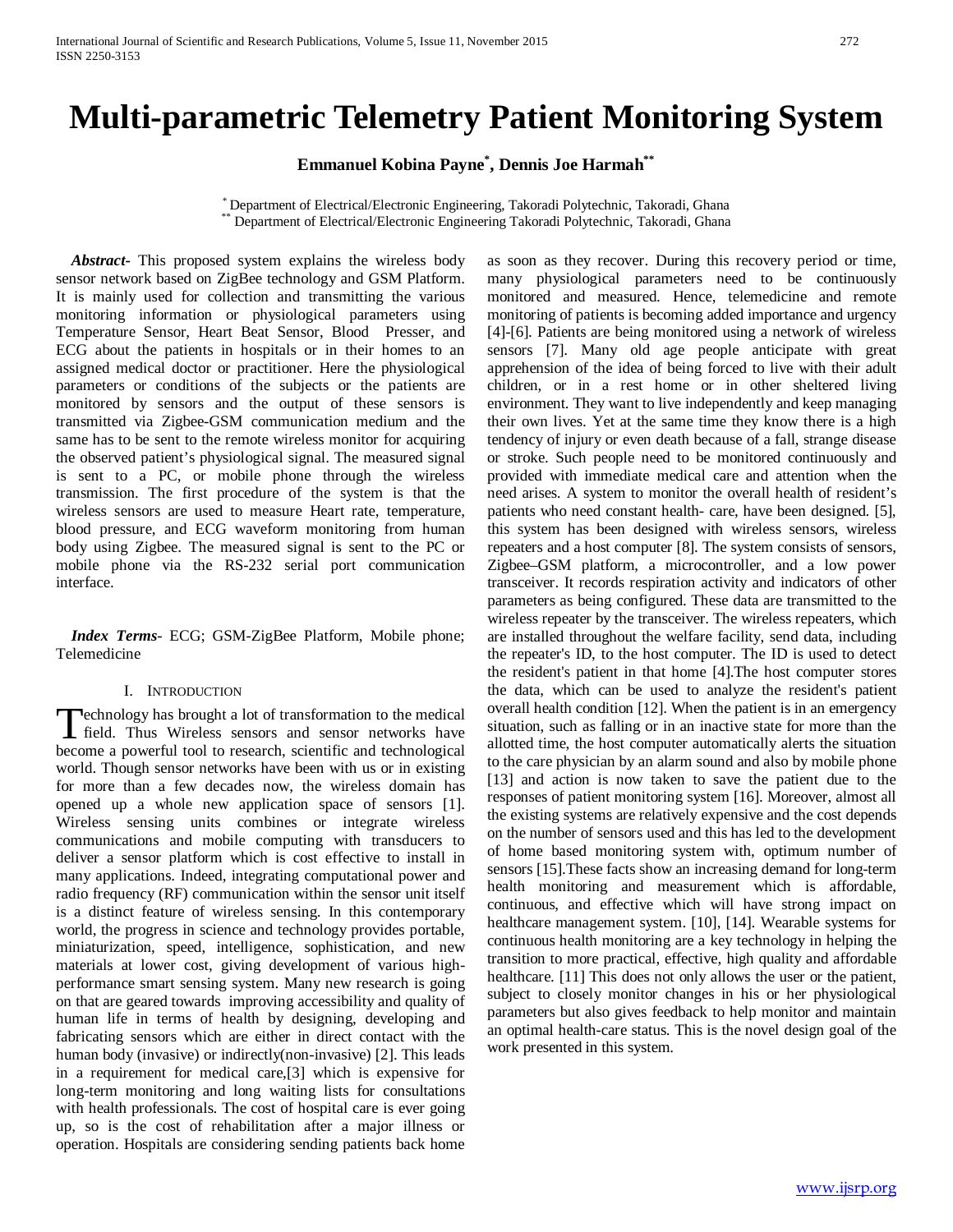#### II. SYSTEM'S OVERVIEW

#### *A. Zigbee Technology*

The diagram of a Transmitter/Receiver of a ZigBee module is shown in Figure 1. This is redolent of the invisible webs of connections existing in a fully wireless environment [33]. ZigBee is the name of a specification for a suite of high level communication protocol using small, low-power digital radios based on the IEEE 802.15.4 standard for wireless personal area networks (WPANs), such as cell phones via short-range radio[33]. The technology is intended to be simpler and cheaper than other WPANs, such as Bluetooth. ZigBee is targeted at radio- frequency (RF) applications which require a low data rate, long battery life, and secure networking. In the present work point to point communication between 40 to 120 meters. The power of ZigBee module is about 2mW when running operation and lower than 1 micro-watt when is in sleep operation modes [34].



FIGURE 1 Zigbee Technology

#### *B. Body Temperature Measurement*

Thermistor (bead type) is used for the measurement of body temperature and respiratory temperature. Thermistor is a passive transducer, resistance of which varies inversely with temperature. In the present work thermistors are mounted on the surface of the body (on hand) and near the nose as compliment to LM35and are connected in a potential divider circuits with an excitation voltage. Resistance of the thermistors varies with body temperature which leads change in the output voltage. The output voltage is conditioned, processed, transmitted, displayed and recorded over a distant PC. If the body temperature exceeds the normal temperature and if it is found to be of risk for the wellbeing of a patient, an alarm will be triggered by the system to give a caution to doctors. Measurement of airway temperature may help in the respiratory gas concentration monitoring. The change in the composition of respiratory gas stream may give rise to significant alteration in the thermal conductivity of the stream, and lead to rise or fall in temperature of the element in the path. The thermistor placed at the nostrils will detect the changes in temperature, which enable the system to monitor the changes the composition of the respiratory gases, in particularly the changes in the concentration of CO2.

#### *C. Software Implementation*

The designed and developed multi-parametric patient monitoring system requires appropriate software to provide useful diagnostic information and display of important parameters. After

initialization of PIC microcontroller and COM port, the data about ECG, pulse rate, temperature and blood pressure are acquired through signal conditioning unit and their outputs are displayed. An extra feature is also incorporated for patient's advantage such as information about the availability of skilled person / nurse with name and other details.

# *D. Design Software*

## **National Instrument Multisim**

Multisim is the schematic capture and simulation application of National Instruments Circuit Design Suite, a suite of EDA (Electronic Design Automation) tools that assists you in carrying out the major steps in the circuit design flow. Multisim is designed for schematic entry, simulation, and feeding to downstage steps, such as PCB layout.

# *E. Simulator Software Used*

# **MPLAB**

MPLAB simulator is debugging software designed to stimulate the operation of the PIC microcontroller families. This microcontroller is the main heart of the system. It's a reprogrammable flash memory device, which has been programmed for such application. The patient body temperature, blood pressure, ECG, heart beat results are display in LCD display using wireless Zigbee communication. Should there be any problem, this activated the alarm circuit to make audible sound.

The system has already been stored on normal body level condition to microcontroller, there are four sensors that will aid in obtaining the signal from the patient body and send the signal to PIC via amplifier and signal conditioned unit. Then microcontroller sends the signals to PIC microcontroller via Zigbee wireless one transmitter and one receiver. Then this controller sends the signals to LCD and alarm circuit. Driver circuit is used to activate the alarm circuit .

#### *F***.** *System Hardware Design.*

#### *Circuit Operation*

The circuit is made of four sensors, namely Temperature sensor, Heart beat sensor, Blood pressure sensor, ECG sensor. All sensors are attached to Zigbee via 8051 microcontroller. These sensed data go to microcontroller for further processing before transmitting through Wireless Zigbee network. After the initialization of all the sensors, each of the sensors will continuously check for the data. Each node after obtaining the real time data will send the data to Zigbee via microcontroller. Zigbee is used here in RF module configuration [30]. In receiver part, the sensed real time data will be received by another Zigbee for analysis purpose. The Data received is sent to microcontroller for control action. Here limits are defined for each of the sensor node according to the requirements and can be change with the progress in patient. After checking for the limits, status of the patient under supervision will be known. If the data is more than the limits defined, status is Abnormal and if less than or equal to the limits defined, status is Normal depending on the configuration limit input.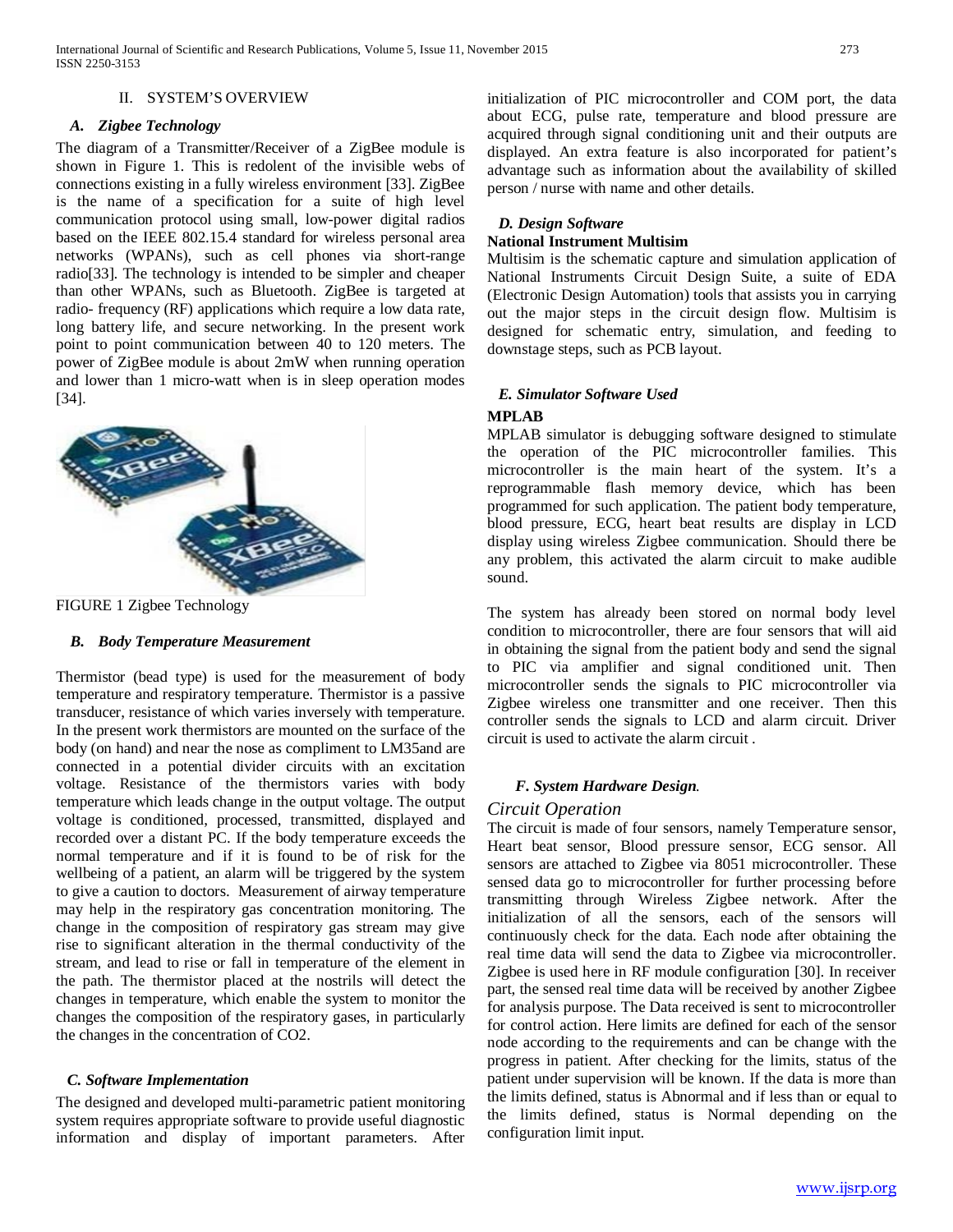After this comparison of the values, Alert system comes into action. Alert system includes LCD display, and PC display. The data from microcontroller will be sent to LCD HDD44780 which is a 14 pin display, PC display through serial communication modem. For serial communication through RS232 standard, MAX232 IC is used. This IC is used to make RS232 voltage levels compatible with microcontroller levels. To receive the data serially and for capturing the real time data on PC, HyperTerminal is used. Either the abnormal or Normal data will be sent to PC and LCD unit. The receiver section is placed at the staff level so that they can check for the status of the patient and can take appropriate action. Buzzer alarm is used to alert the staff.

#### *E. Hardware Design*

The system hardware design is classified into two categories: the Transmitter and Receiver sections. The Transmitter will be placed near the patient. The receiver section is placed at the staff level so that they can check for the status of the patient and can take appropriate action.

In the transmitter section, the following sensors are used;

- 1. Body Temperature sensor.
- 2. Heart Beat sensor.
- 3. Blood pressure sensor.
- 4. ECG Reading.

These sensors and wireless technology with the help of Microcontroller are used continuously to monitor the vital signs until an abnormal condition is detected. After the initialization of all the sensors, each node after obtaining the real time data will send the data to Zigbee via microcontroller.

# III. TRANSMITTER SECTION DESIGN

All the Transmitter section sensors are attached to Zigbee via 8051 microcontroller as the brain of the system. Temperature sensors used is LM35 which is a precise integrated-circuit sensor which output voltage is linearly proportional to Celsius temperature.

The LM35 generates a higher output voltage than thermocouples and may not require that the output voltage be amplified. The blood pressure sensor uses the MPX2010 pressure transducer. This element has a membrane that flexes as pressure changes. It is arranged to measure differential pressure. Essentially, the action potentials from different nodes in the heart are what make up electrocardiograph (ECG) signals. ECG signals are comprised of the superposition of the different action potentials from the heart beating. Lastly, to measure Heart beat in Beats per Minute (BPM) rate, Heart beat sensor by Sunrom Technologies is incorporated here [29]. It is a digital heart rate monitor and is compact in size. All these sensors are the basic requirements of general ward patients so as to provide healthy environment and care to them in hospitals. Then, the sensed data will go to microcontroller for further processing before it is transmitted through Wireless Zigbee network. The combination of the following (A/D converter, microcontroller and Zigbee) being considered as Transmitter parts and will be placed near the patient.

## IV. RECEIVER SECTION DESIGN

After the initialization of all the sensors, each of the sensors will continuously check for the data. Each node after obtaining the real time data will send the data to Zigbee via microcontroller. Zigbee is used here in RF module configuration [30]. In receiver part, the sensed real time data will be received by another Zigbee for analysis purpose. The Data received is sent to microcontroller for control action. Here limits are defined for each of the sensor node according to the requirements and can be changed with the progress in patient. After checking for the limits, status of the patient under supervision will be known. If the data is more than the limits defined, status is Abnormal and if less than or equal to the limits defined, status is Normal.

After this comparison of the values, Alert system comes into action. Alert system includes LCD display, and PC display. The data from microcontroller will be sent to LCD HDD44780 which is a 14 pin display, PC display through serial communication modem. For serial communication through RS232 standard, MAX232 IC is used. This IC is used to make RS232 voltage levels compatible with microcontroller levels. To receive the data serially and for capturing the real time data on PC, HyperTerminal is used. Both the abnormal or Normal data will be sending to PC and LCD unit. The receiver section is placed at the staff level so that they can check for the status of the patient and can take appropriate action. To ensure that there is an emergency, Buzzer alarm is used to alert the staff. Therefore, Zigbee, microcontroller and Alert system acknowledge as Receiver section and are placed at the staff corner.

#### *A. Signal Conditioner Unit*

The signal conditioning unit accepts input signal from the analog sensors and gives conditioned output of 0-5V DC corresponding to the entire range of each parameter.

#### *B. Circuit Alarm*

An alarm gives audible with visual LED blinks about a problem or condition. An amplifier can also be considered the driver for buzzer, or a constant voltage circuit that keeps an attached component operating within a broad range of input voltages. The circuit is designed for possible control of the buzzer. The buzzer ON and OFF is controlled by the transistor. When high pulse signal is given to the base of the transistor, the transistor is conducting and closes the collector and emitter terminal via buzzer, hence the buzzer is ON. When high pulse signal is given to base of the transistor, the transistor is conducting. There will be no current flowing through the transistor so the buzzer will be OFF.

### *C. LCD Display*

Liquid Crystal Display (LCDs) displays information about the patient's status. This helps to actually understand the condition of the patients when the alarm sounds. The interpretation of the alarm is given meaning by the LCD. LCD display is shown in figure 2.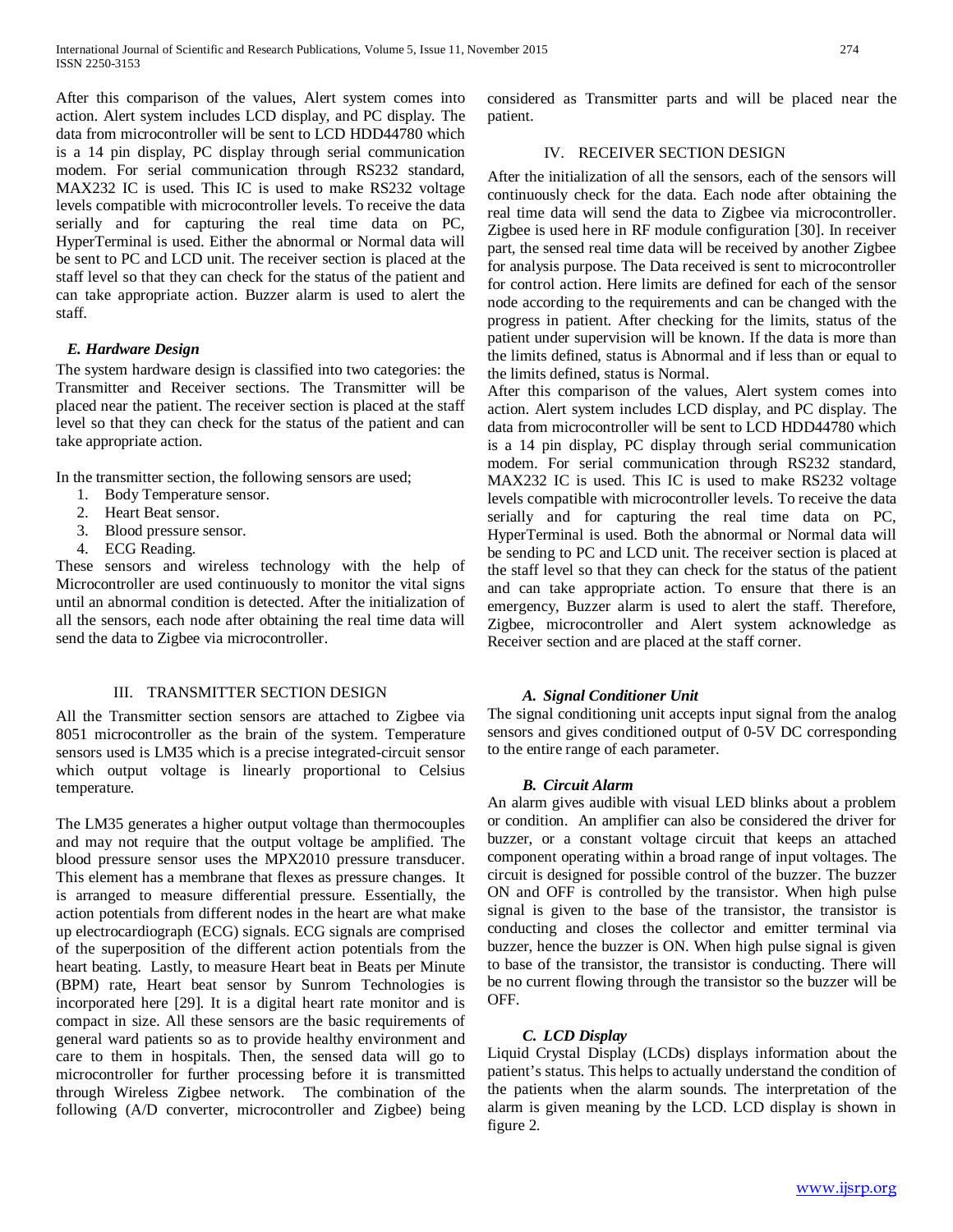

Figure 2. LCD Display

# V. RESULTS AND DISCUSSION

Firstly, blood pressure of the subject was taken. When the blood pressure go variance with the threshold (120mmhg/80mmhg) then the condition is identified as abnormal and an alarm will sound indicating the critical condition of the patient. Also, sensed signals were observed through Personal Computer (PC) and Liquid Crystal Display (LCD) for thorough understanding of the alarm.

Secondly, heart rate of the subject was taken. When the heart rate goes out of the 72 beats per second threshold, the condition was identified as abnormal. Also sensed signals were observed through Personal Computer (PC) and Liquid Crystal Display (LCD), to correspond with the sounding of the alarm through simulation.

Thirdly, temperature measurements of the subject were taken, should the temperature goes below or above the normal condition, and this indicates that the patient is in abnormal condition. The following simulation waveform figures show the blood pressure, heart beat rate, the ECG and temperature respectively. Hence, research is considered successful.

#### *Simulation Waveforms*

![](_page_3_Figure_8.jpeg)

Figure 3. Blood Pressure Waveform

![](_page_3_Figure_10.jpeg)

Figure 4. Heart Rate Waveform

![](_page_3_Figure_12.jpeg)

Figure 5. ECG Waveform

![](_page_3_Figure_14.jpeg)

Figure 6.Temperature Waveform

#### VI. CONCLUSION

The work presented reveals that, a wireless health monitoring system is achievable to transmit and receive data for an immediate action to be taken according to the simulation results been obtained. This system provides effective solution to upgrade the existing health system by using different kind of sensors mounted on a single system. Besides, this system is based upon wireless technology, Zigbee IEEE 801.15.4 providing low cost effective solution. The system consisting of 8051 microcontroller support and one can set values according to the requirement of the patient under consideration. The parameters can be modified as the patient's condition improves with time of recovery and meaningful monitoring of patients health can be assured in a remote distance. As the parameters can be modified, this system will be unique for multiple applications, thus the system is convenient and efficient in nature and will improve interaction between patient and doctor and ultimately to avoid unexpected tragedy. The unique combination of sensors, wireless standard and microcontroller will eliminates